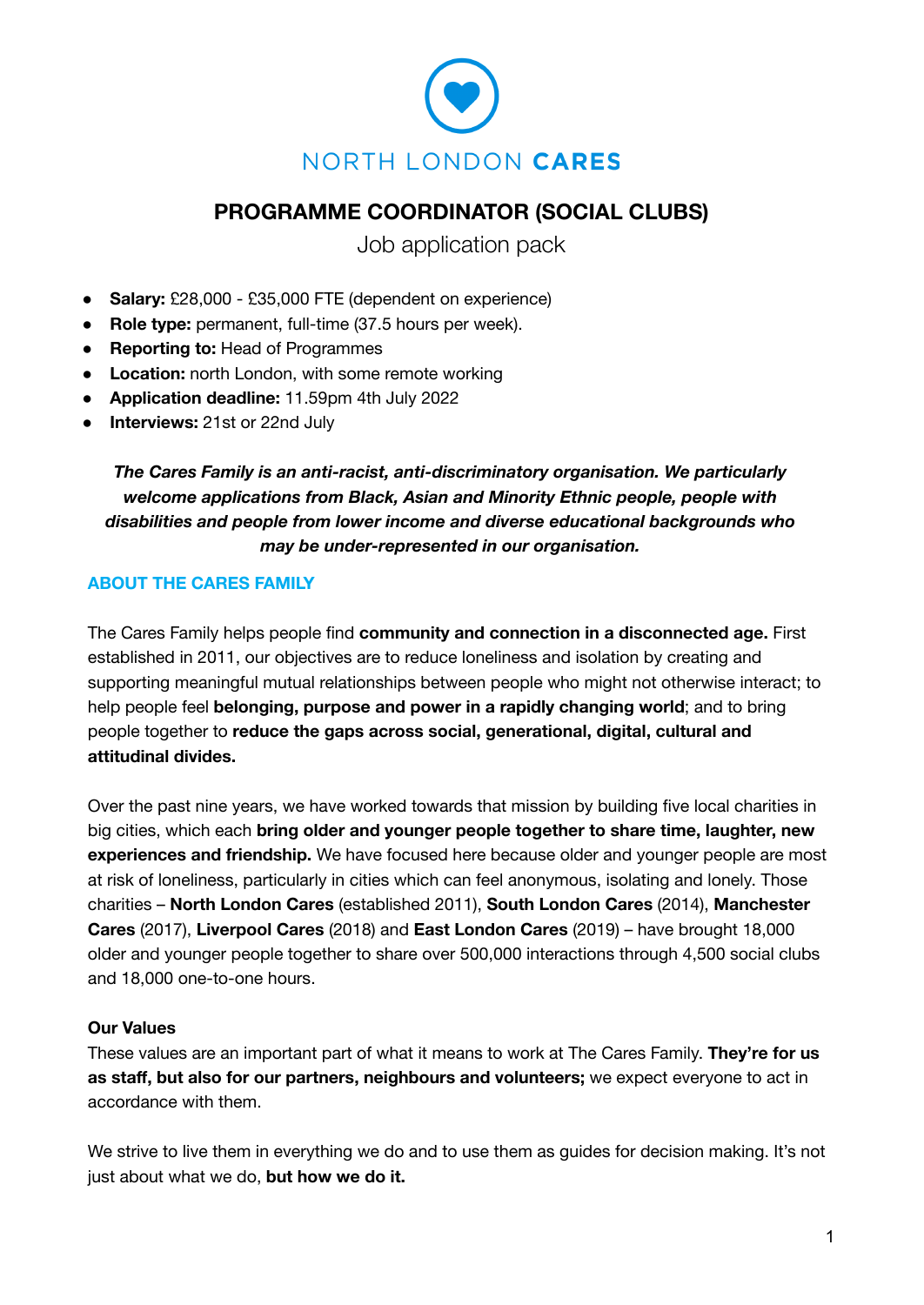- **Kindness:** we are empathic, respectful and optimistic, putting people at the heart of everything we do.
- **Community:** we are rooted in place, representing the needs, stories and language of local people authentically, and are passionate about the power of collective agency to advance justice and togetherness.
- **Trust:** we are dedicated, responsive, reliable and accountable to people in their neighbourhoods as well as our valued partners.
- **Bravery:** we are ambitious for our neighbours and for our model, and aware of the power of openness and honesty in leadership.
- **Learning:** we constantly appraise and innovate in our work, developing the most relevant, creative and adaptable approaches.

The Cares Family is at a moment of opportunity to make an even bigger difference in the future, and **we're looking for a new colleague who can help us to achieve that mission of building a world that is kinder, more connected and more empathetic.**

# **ABOUT THIS ROLE**

**We're now looking for a creative, confident and versatile Programme Coordinator to lead our Social Clubs programme.** Our Social Clubs offer a space for older and younger north Londoners to share time, laughter and new experiences that help everyone to feel a part of our changing city.

As the Programme Coordinator for Social Clubs, you will be responsible for **designing and delivering around 20 clubs every month**, and other programmes tasks as required – we're a small team so sometimes need to offer cross-programme support. All activities will be either online (via Zoom), over the phone, or in venues across Camden and Islington. You will be managed by our Head of Programmes and work closely with our Volunteer and Outreach Coordinator to identify places and people who might enjoy our activities.

The job requires **creativity, perseverance, patience, leadership and positivity.** You will need to be able to lead a room, to give instructions in a friendly and occasionally firm way, and to facilitate conversations and connection between people who may not normally interact and who may be nervous. **You will be someone who is able to manage lots of moving parts and elements to facilitate a successful project or event.**

In the role you will also liaise with community partners, using your creativity, determination and partnership-building skills to collaborate on exciting events.

# **KEY RESPONSIBILITIES**

**● Design, deliver and grow North London Cares' Social Clubs programme** across Camden and Islingotn , through online, over the phone and in person activities.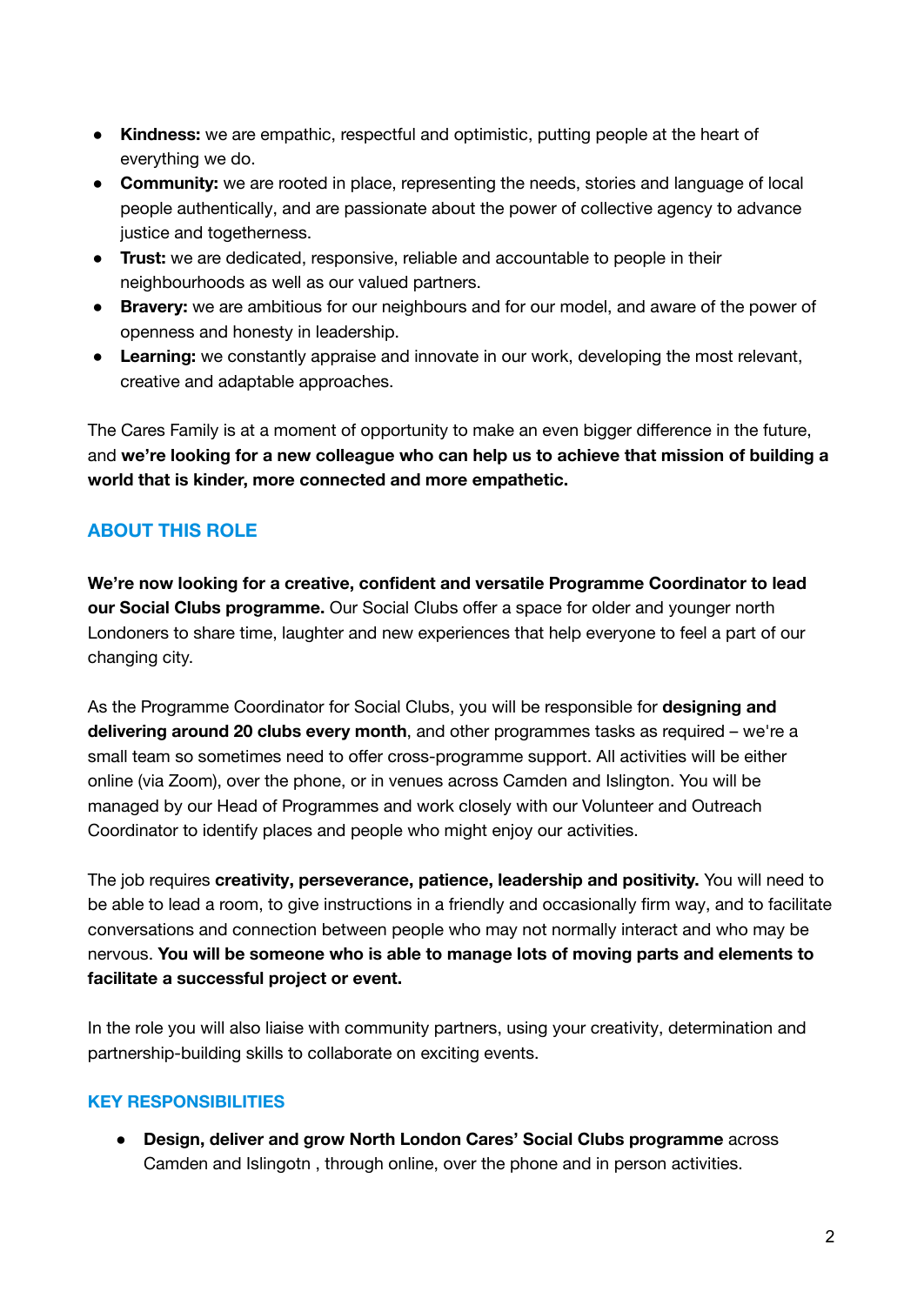- **● Build and maintain effective community partnerships** with local and national organisations, community groups and potential collaborators.
- **Build awareness and engagement in Social Clubs** by encouraging attendance, regularly communicating with older and younger people in our network. monitoring trends and feedback and working with our Volunteer & Outreach Coordinator.
- **● Create warm and engaging communications,** such as newsletters, blogs, emails and social media to advertise our Social Clubs to our network and within our boroughs.
- **Maintain accurate records** to support the Social Clubs Programme, including social club registers, safeguarding concerns, contact information, budget spends, quotes and feedback.
- **Regularly analyse and evaluate Social Clubs**, by using data tools to ensure our activities are relevant, targeted and best serve the community.
- You may also be expected to support **other projects** beyond your core role**, in line with your skills and experience**, that contribute to organisational objectives.

In return we will offer you:

- 26 days' annual leave (22 days' regular leave, a day for your birthday and three days between December 25th and January 1st when The Cares Family is closed).
- Pension (3% employer contribution through the government's NEST scheme).
- A staff welfare programme including access to counselling.

#### **Essential skills, experience and personal qualities:**

- **Confident group facilitator,** able to lead and organise events and encourage conversation and participation from a diverse group of people.
- **You're an authentic, high-quality communicator and storyteller** with the ability to build relationships with diverse groups and individuals effectively and appropriately (through written as well as verbal communications).
- **Creativity and resourcefulness** you're able to come up with lots of feasible and exciting ideas on a budget, to encourage social connection.
- Solid understanding and proficiency in use of **video conferencing apps and social media.**
- Competent **multi-tasker, team-player** and determined **problem-solver**.
- **Adaptable and enthusiastic** about working in a fast-growing, fast-moving organisation.
- **Commitment to creating an inclusive, anti-discriminatory and exciting programme** that tackles loneliness and isolation amongst older and younger neighbours alike.

#### **Desirable skills and experience:**

- **Understanding of the culture and socio-economic challenges** facing North London/ Camden/ Islington.
- Experience of working with **community organisations/groups.**
- Experience in **creating and facilitating events.**
- Good grasp of **Salesforce or other CRM systems.**
- Great **attention-to-detail**.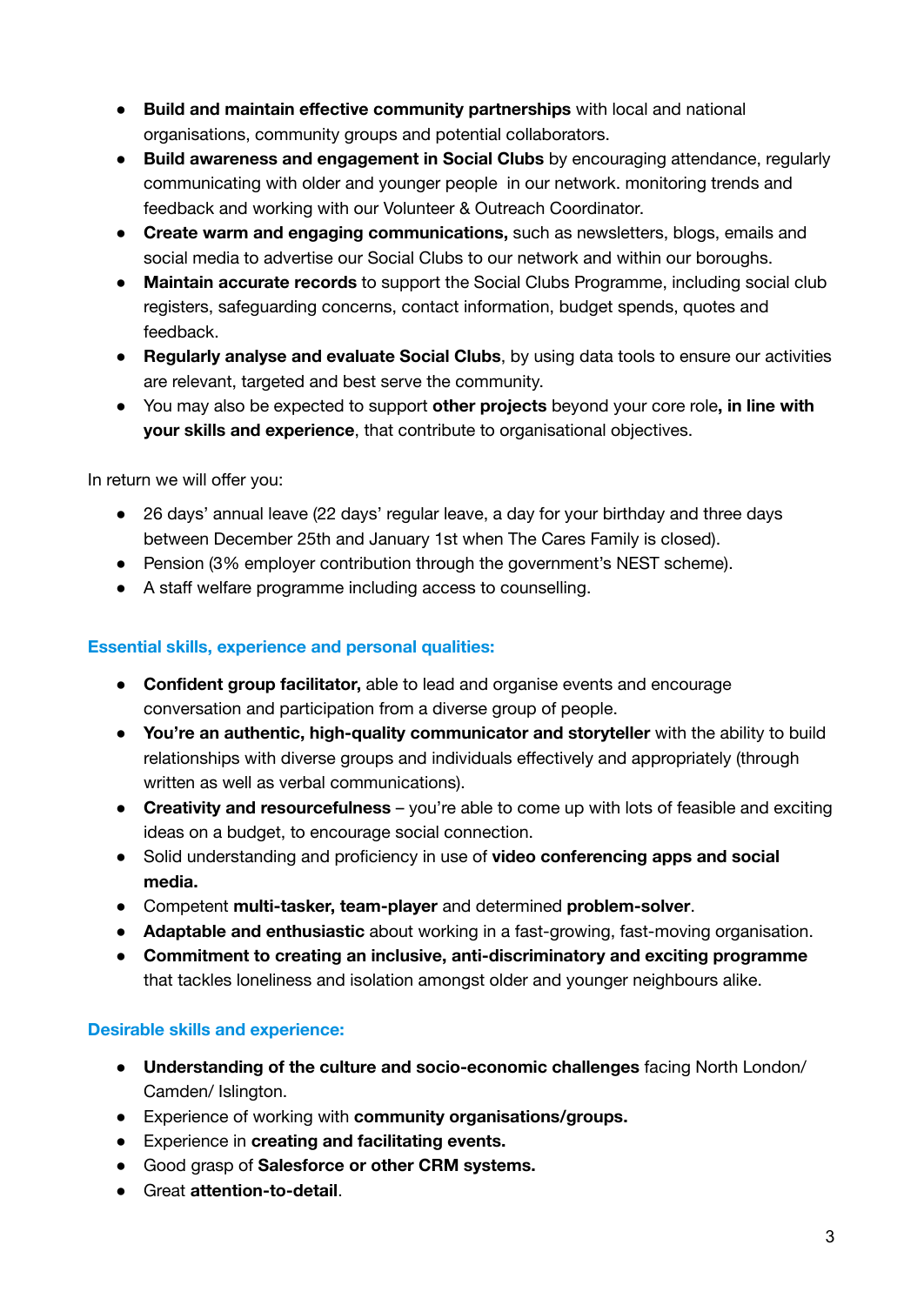● Experience using Microsoft Office applications and Google Docs.

## **Other requirements:**

- You have the flexibility to work an average of five evenings and one/ two weekend days per month in order to deliver your work, with time off provided in lieu.
- You are able to obtain a clear DBS certification (provided).
- You can provide the details of two references from paid or unpaid work. Referees will only be contacted after a successful interview.
- You have the right to work in the UK.

# **HOW TO APPLY**

This is a **task based** application process, so we are not asking applicants for CVs or cover letters. To apply for this role, please read this job description and the below task descriptions carefully, and submit your documents via our **[online](https://hr.breathehr.com/recruitment/vacancies/23772?identifier=thecaresfamily) form by 11.59pm 4th July.** Your task documents should be uploaded at the same time as submitting the online form, so

please prepare these in advance and have them ready to upload before filling in your details.

## **Successful applicants will be asked to attend an interview on 21st / 22nd July**

# **APPLICATION TASKS**

#### **Task 1: Introduce yourself.**

Please send us an audio recording (no longer than 3 mins) of you introducing yourself and why you are interested in this role and North London Cares.

**Requirements:** Audio file. Please name your file: [YOURNAME]Task1.

#### **Task 2: Social Clubs**

A Social Clubs Coordinator's main role is to create, coordinate and facilitate between 20 online/ over the phone / face-to-face activities a month that will support social connection between older and younger neighbours.

For this task we would like you to **create** three potential social clubs. There should be 3 clubs, and should be a mix of phone, online and face-to-face. They can be facilitated by you, community partners/local businesses or volunteers.

**Tip:** We're looking for the kind of ideas you have for activities and how you would plan a month. You can name community partners and businesses as examples, but we're not expecting you to have those relationships at this stage. You can view some of our previous programmes **[here](https://northlondoncares.org.uk/assets/uploads/docs/December-Programme-2021.pdf)** and **[here](https://northlondoncares.org.uk/assets/uploads/docs/MAY-2022-FINAL-2.pdf).**

**Requirements:** Word doc, Google doc or pdf. Include the name of club/activity, time, type (in-person, virtual or phone-in), and a brief description for each club. Please name your file: [YOURNAME]Task2.

**Task 3: Your skills, experience, personal qualities.**